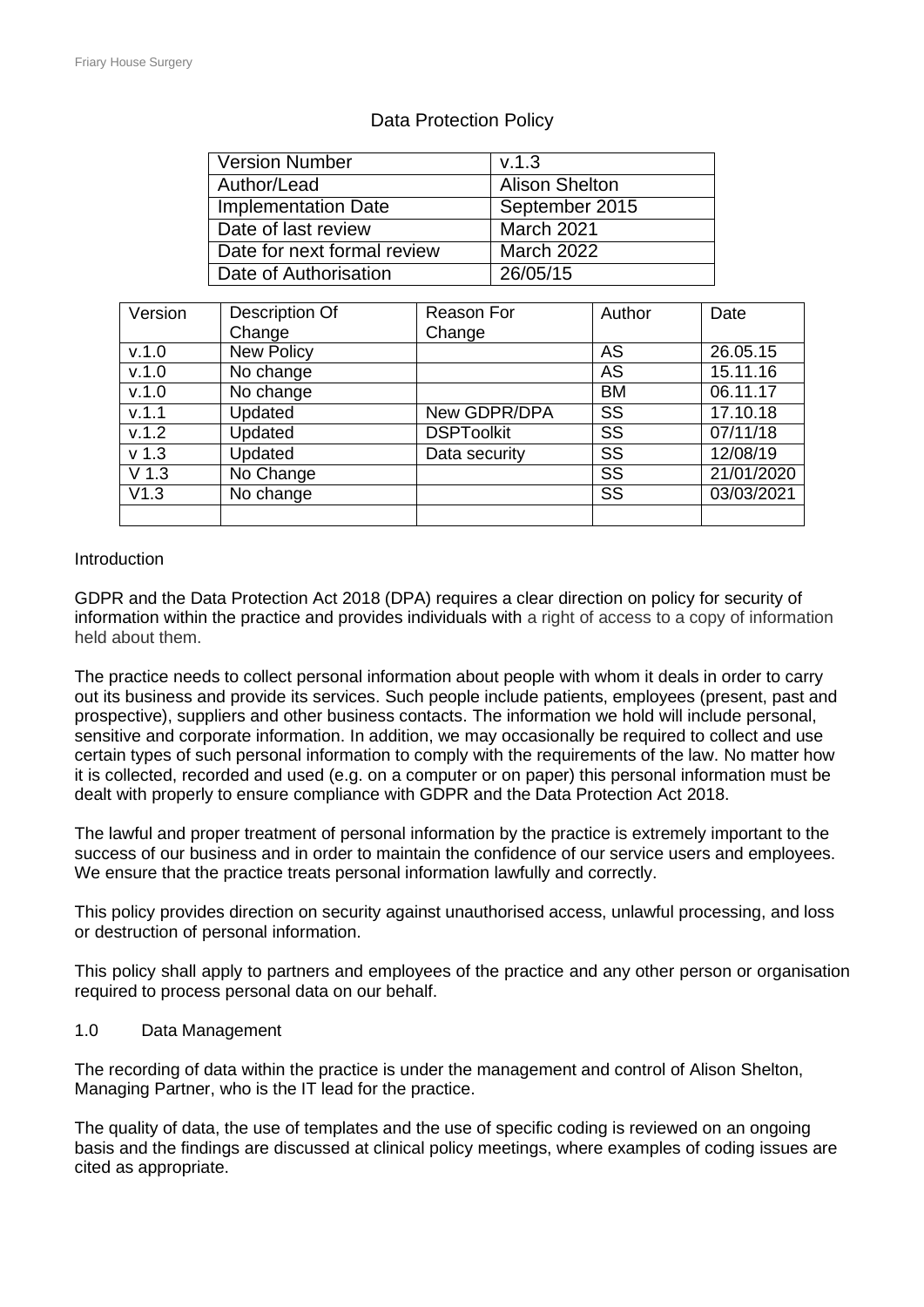Alison Shelton is responsible for overall coding and data quality issues within the practice and will ensure accuracy and consistency in coding among both the clinicians and the administrative or casual staff.

Alison Shelton is also the non-clinical manager responsible for audit and exception identification and reporting within the practice.

This responsibility is supported by frequent audit and validation of data using QOF and other tools, and is also supported by a data administrator employed for this purpose.

It is the responsibility of the practice manager/ administrator/ summariser to distribute updates read codes as and when they become available.

Any Staff queries regarding the accuracy of any data shall bring this to the attention of Alison Shelton her deputy or the lead GP as soon as possible so the correct guidance can be given.

# **2.0** Data Protection Principles

We support fully and comply with the eight principles of the Act which are summarised below: Any person processing personal data must comply with the eight enforceable principles of good practice and observe any instructions issued in relation to the processing of personal data.

- 1 Personal data shall be processed fairly and lawfully.
- 2 Personal data shall be obtained/processed for specific lawful purposes.
- 3 Personal data held must be adequate, relevant and not excessive.
- 4 Personal data must be accurate and kept up to date.
- 5 Personal data shall not be kept for longer than necessary.
- 6 Personal data shall be processed in accordance with rights of data subjects.
- 7 Personal data must be kept secure.
- 8 Personal data shall not be transferred outside the European Economic Area (EEA) unless there is adequate protection.

### Fair and lawful processing

The Data Protection Act is not intended to prevent the processing of personal data, but to ensure that it is done fairly and without adversely affecting the rights of the data subject. The data subject must be told who the data controller is, who the data controller's representative is, the purpose for which the data is to be processed by us, and the identities of anyone to whom the data may be disclosed or transferred.

For personal data to be processed lawfully, certain conditions have to be met. These may include, among other things, requirements that the data subject has consented to the processing, or that the processing is necessary for the legitimate interest of the data controller or the party to whom the data is disclosed. When sensitive personal data is being processed,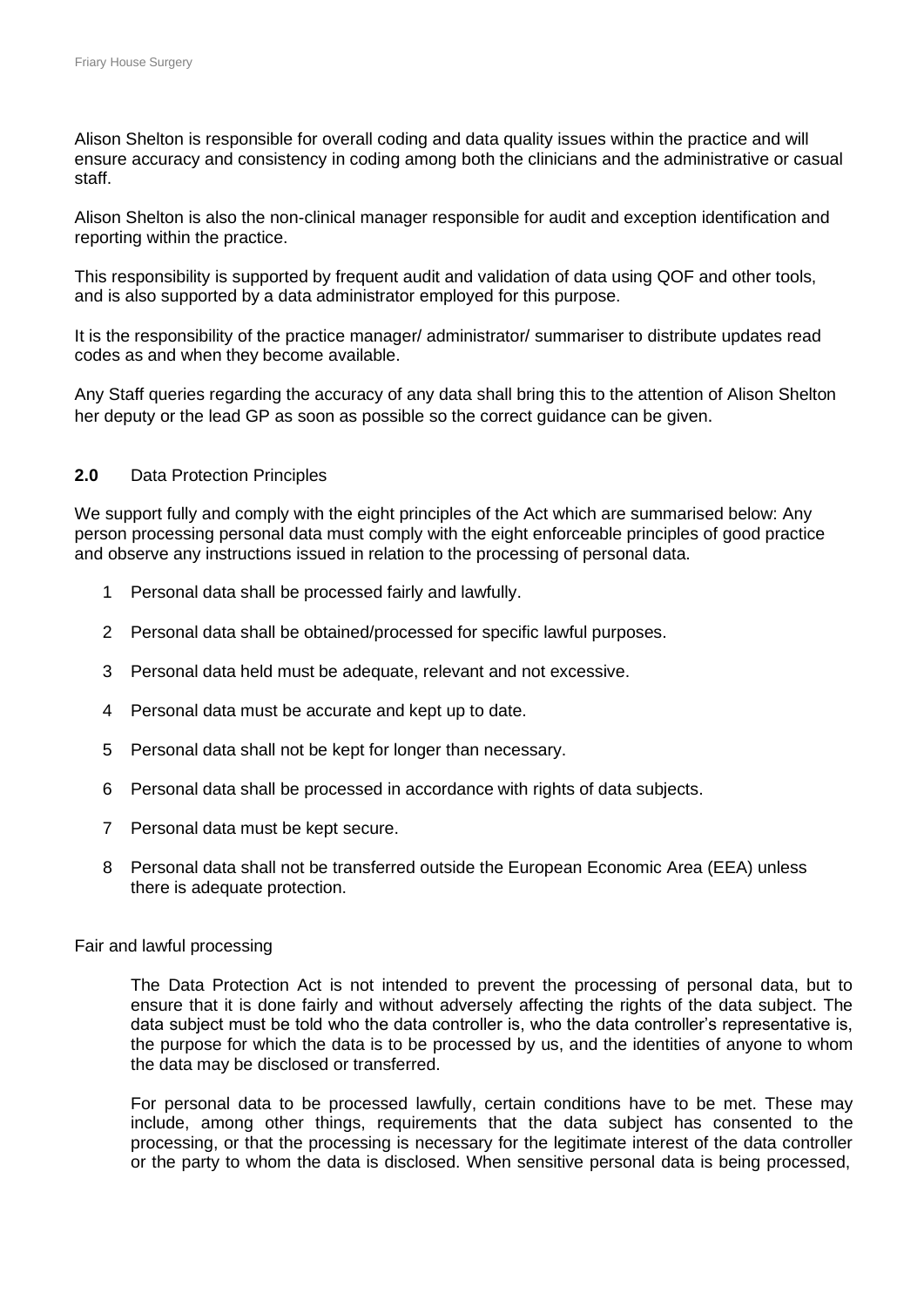more than one condition must be met. In most cases the data subject's explicit consent to the processing of such data will be required.

#### Limited purpose and appropriateness

Personal data may only be processed for the specific purposes notified to the data subject when the data was first collected or for any other purposes specifically permitted by the Act. This means that personal data must not be collected for one purpose and then used for another. If it becomes necessary to change the purpose for which the data is processed, the data subject must be informed of the new purpose before any processing occurs.

#### Adequate, relevant and non-excessive processing

Personal data should only be collected to the extent that it is required for the specific purpose notified to the data subject. Any data that is not necessary for that purpose should not be collected in the first place.

#### Accurate data

Personal data must be accurate and kept up to date. Information that is incorrect or misleading is not accurate and steps should therefore be taken to check the accuracy of personal data at the point of collection and at regular intervals thereafter. Inaccurate or out-of-date data should be destroyed.

### Timely processing

Personal data should not be kept longer than is necessary for the purpose. This means that data should be destroyed or erased from our systems when it is no longer required. Guidance on how long certain data is to be kept before being destroyed will be given in the Records Retention Policy

### Processing in line with the data subject's rights

Data must be processed in line with data subjects' rights. Data subjects have a right to:

request access to any data held about them by a data controller;

prevent the processing of their data for direct-marketing purposes;

ask to have inaccurate data amended; or,

prevent processing that is likely to cause damage or distress to themselves or anyone else.

#### Data security

We must ensure that appropriate security measures are taken against unlawful or unauthorised processing of personal data, and against the accidental loss of, or damage to, personal data. Data subjects may apply to the courts for compensation if they have suffered damage from such a loss. Also, our reputation relies on managing data protection effectively to avoid potential adverse publicity and reputation damage from any failure.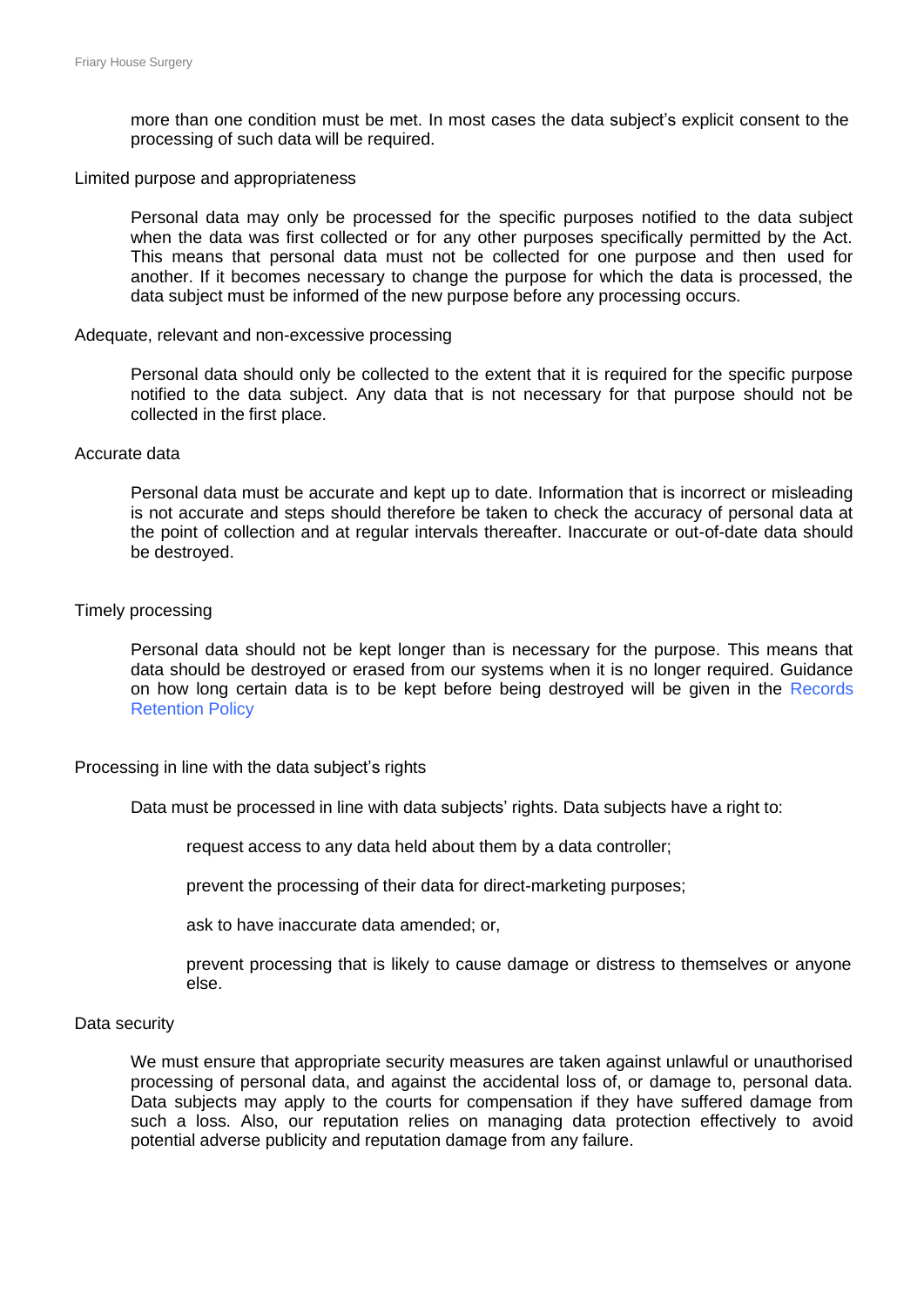The Act requires us to put in place procedures and technologies to maintain the security of all personal data from the point of collection to the point of destruction. Personal data may only be transferred to a third party's data processor if they give explicit agreement to comply with those procedures and policies, or if they put in place adequate measures themselves. Whenever practicable data pseudonymisation should be utilised, unless this would frustrate the purpose of the data sharing.

Maintaining data security means guaranteeing the confidentiality, integrity and availability of the personal data, defined as follows:

Confidentiality means that only people who are authorised to use the data can access it.

Integrity means that personal data should be accurate and suitable for the purpose for which it is processed.

Availability means that authorised users should be able to access the data if they need it for authorised purposes. Personal data should not normally, therefore, be stored solely on our individual PCs.

Security protocols include:

Entry controls: Entry and movement around the premises must be strictly controlled through appropriate authorisation and unauthorised persons seen in entry-controlled areas should be reported.

Secure, lockable desks and cupboards: Desks and cupboards should be kept locked if they hold confidential information of any kind. (Personal information is always considered confidential.)

Methods of disposal: Paper documents should be shredded or securely disposed of through approved means. Digital/optical media should be physically destroyed when they are no longer required.

Equipment: Data users should ensure that individual monitors do not show confidential information to passers-by and that they lock/log off from their PC when it is left unattended.

Data Management: Staff must ensure the safe processing of data and must make regular checks to ensure that data being shared is only going to those who have authority to receive it. This will be achieved by secure practices when handling the data; e.g. when carrying out mail runs of patient data the staff member will check 10% of all envelopes to be posted to ensure that the contents do not contain a data breach.

# **3.0** Employee Responsibilities

All employees will, through appropriate training and responsible management:

- comply at all times with the above Data Protection Act principles
- observe all forms of guidance, codes of practice and procedures about the collection and use of personal information
- understand fully the purposes for which the practice uses personal information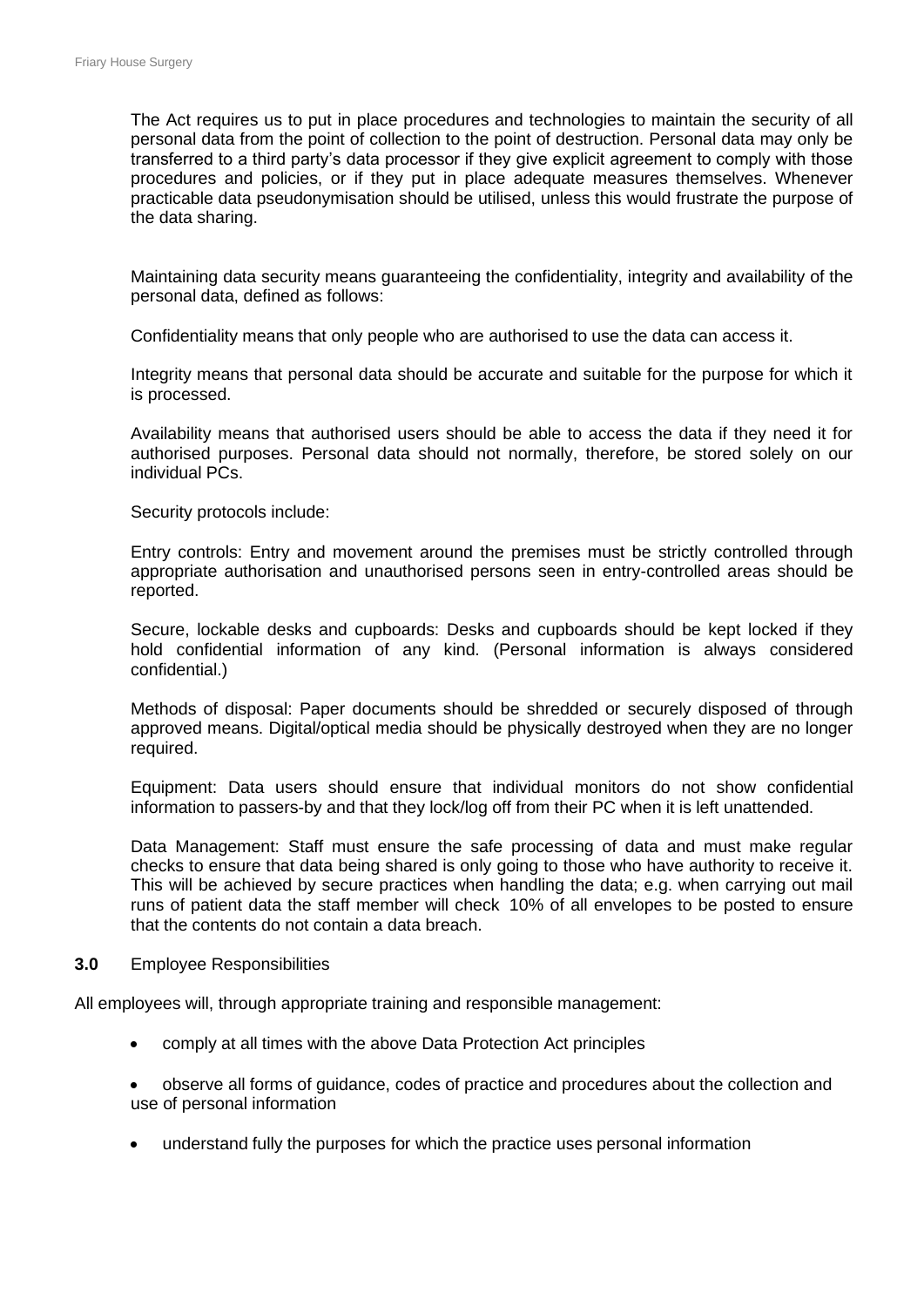- collect and process appropriate information, and only in accordance with the purposes for which it is to be used by the practice to meet its service needs or legal requirements
- ensure the information is correctly input into the practice's systems
- ensure the information is securely destroyed (in accordance with the provisions of the Act) when it is no longer required
- on receipt of a request from an individual for information held about them by or on behalf of immediately notify the managing partner Alison Shelton
- not send any personal information outside of the United Kingdom without the authority of the Caldicott Guardian / IG Lead
- understand that breaches of this Policy may result in disciplinary action, including dismissal
- **4.0** Practice Responsibilities

The practice will:

- Ensure that there is always one person with overall responsibility for data protection. Currently this person is Alison Shelton, should you have any questions about data protection
- Maintain its registration with the Information Commissioner's Office
- Ensure that all subject access requests are dealt with as per our Access to Medical Records policy
- Provide training for all staff members who handle personal information
- Provide clear lines of report and supervision for compliance with data protection

• Carry out a Data Protection Impact Assessment (DPIA) to assess new processing of personal data and to ensure the practice's notification to the Information Commissioner is updated to take account of any changes in processing of personal data taking into consideration the principles of Data Protection by design and default.

• Develop and maintain DPA procedures to include: roles and responsibilities, notification, subject access, training and compliance testing

- Display a poster in the waiting rooms explaining to patients the Practice Privacy policy.
- Make available a brochure on Access to Medical [Records](https://practiceindex.co.uk/gp/forum/resources/internal-communication-policy.1008/) for the information of patients.

• Take steps to ensure that individual patient information is not deliberately or accidentally released or (by default) made available or accessible to a third party without the patient's consent, unless otherwise legally compliant. This will include training on confidentiality issues, DPA principles, working security procedures, and the application of best practice in the workplace.

Undertake prudence in the use of, and testing of, arrangements for the backup and recovery of data in the event of an adverse event.